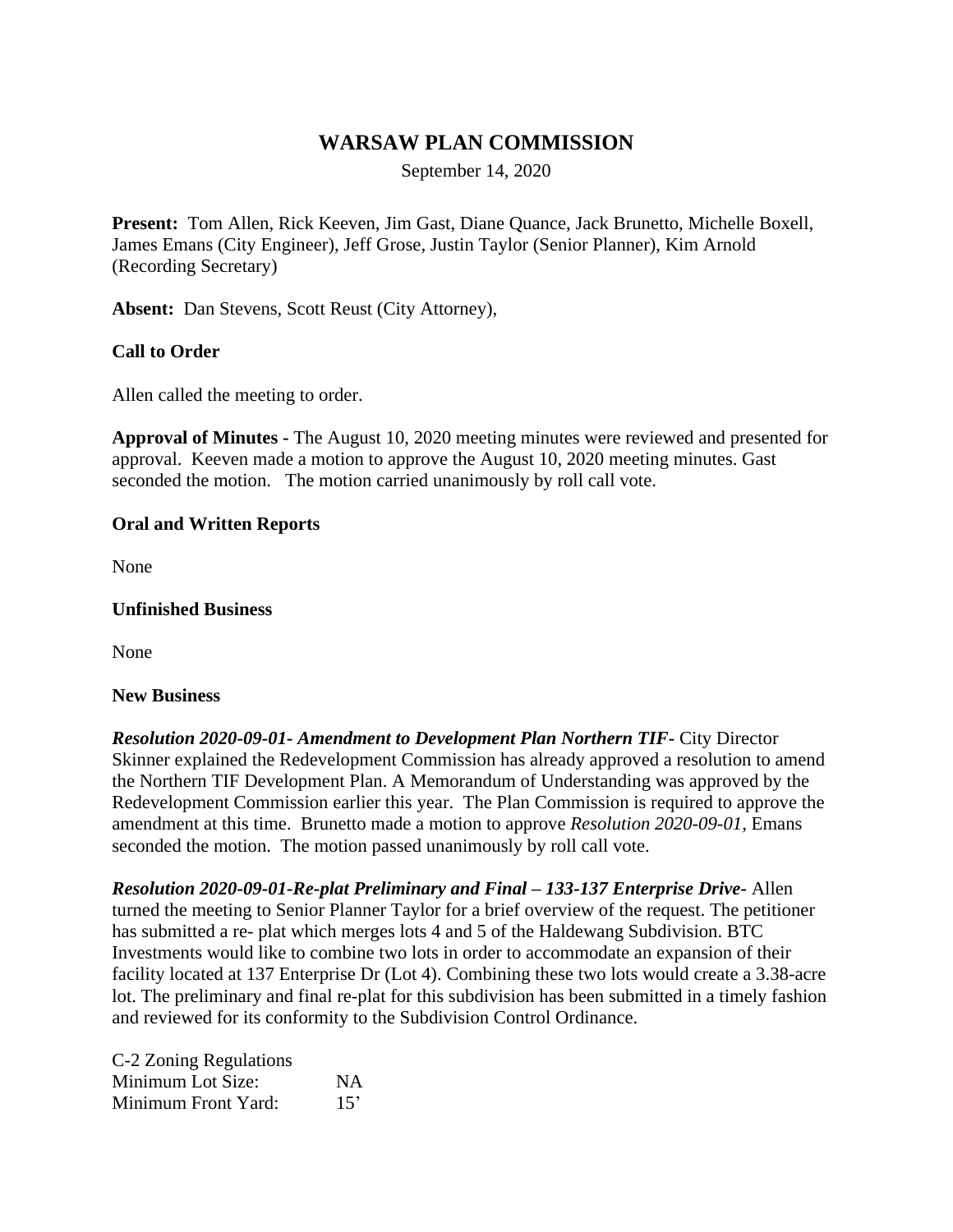Minimum Side Yard: 0' Adjoining Residential: 10' Minimum Rear Yard: 10' Maximum Lot Coverage 75%

The proposed lot meets the development standards for a subdivision within a C-2 Zoning District. Since this subdivision does not include any additional public infrastructure, Taylor recommended that the Plan Commission grant the preliminary and final approval for the re-plat of lots 4 and 5 of the Corrected Plat of Haldewang Subdivision.

Allen opened the meeting to any person wishing to speak in favor or against the petition. Crystal Walsh, of Abonmarche, was present to represent the petitioner. She explained the business would like to expand and already owns the property being re-platted. No other person was present to speak for or against the petition. Allen closed the meeting to the public. Motion was made by Gast to approve *Preliminary Re-plat 2020-09-01*. Brunetto seconded the motion. The motion passed unanimously by roll call vote. Motion was made by Quance to suspend the rules and vote on the Final Re-plat. Keeven seconded the motion. The motion passed unanimously by roll call vote. Motion was made by Quance to approve 2020*-09-01-Final Re-plat.* Keeven seconded the motion. The motion passed unanimously by roll call vote.

*2020-09-02 -Re-plat Preliminary and Final-Little Eagle Drive-* Allen turned the meeting to Assistant Planner Taylor for a brief explanation of the request. The petitioner requested the approval of a re-plat for The Williams Landing Subdivision. This re-plat involves the reconfiguration and subdivision of lots 5 and 6 of Morgan Addition to create 3 lots with an average size of 11,907 square feet. The re-plat for Williams Landing has been submitted in a timely fashion and reviewed for its conformity to the Subdivision Control Ordinance. The proposed lots meet the development standards for a subdivision within an R-1 Zoning District.

| C-2 Zoning Regulations      |       |
|-----------------------------|-------|
| Minimum Lot Size:           | 8,750 |
| Minimum Front Yard:         | 25'   |
| Minimum Side Yard:          | 7'    |
| Minimum Rear Yard:          | 25'   |
| <b>Maximum Lot Coverage</b> | 45%   |

Since lots B and C of the William's Landing Subdivision do include additional public infrastructure, Taylor recommend that the board grant only preliminary approval for these lots. The board may suspend the rules and grant final approval for lot A if it is deemed appropriate.

Allen opened the meeting to any person wishing to speak in favor or against the petition. No person was present. Allen closed the meeting to the public. Discussion among members followed. Motion was made by Keeven to approve *2020-09-02 –Preliminary Re-plat.* Boxell seconded the motion. The motion passed unanimously by roll call vote. Quance made a motion